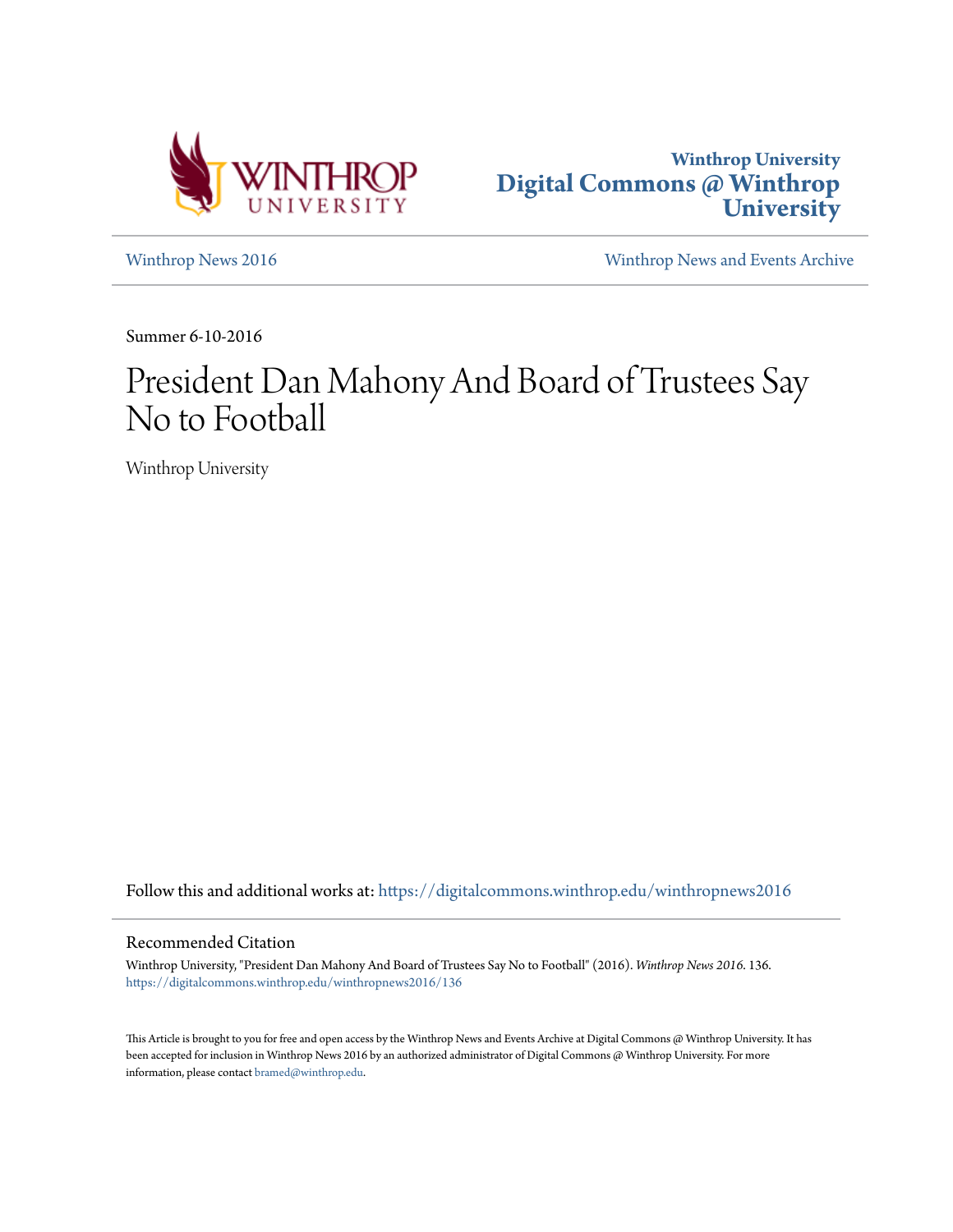



| <b>ABOUT</b>                                                                               | <b>ADMISSIONS &amp; AID</b>                                                                                  |                  | <b>ACADEMICS</b> | <b>STUDENT</b>     |
|--------------------------------------------------------------------------------------------|--------------------------------------------------------------------------------------------------------------|------------------|------------------|--------------------|
| 06/10/2016                                                                                 | <b>AFFAIRS</b>                                                                                               | <b>ATHLETICS</b> | <b>GIVING</b>    | 「验費」<br>o<br>SHARE |
| <b>All News</b><br><b>Archives</b><br><b>RSS News Feeds</b><br><b>Winthrop in the News</b> | <b>President Dan</b><br><b>Mahony And</b><br><b>Board of</b><br><b>Trustees Say</b><br><b>No to Football</b> |                  |                  |                    |



ROCK HILL, SOUTH CAROLINA - Winthrop President Dan Mahony emailed this statement to the Winthrop campus on June 10 after the Board of Trustees unanimously voted to support his decision not to pursue football.

## **Here is his e-mail to faculty and staff:**

Today, the Board of Trustees endorsed my recommendation that Winthrop not pursue a football program. I would like to share with you how we came to this decision.

My recommendation was based on the findings of a study conducted by a team of Winthrop faculty, as well as research undertaken by other universities considering football, and an analysis of the impact on colleges and universities that began football programs.

First, it is important to understand that adding a football program is very expensive. Moreover, as we conducted our analysis, it was clear that cost would be even greater than had been discussed in previous years. The federal Office of Civil Rights has standards that universities must meet in order to be in compliance with Title IX. In order to meet those gender equity standards, Winthrop would have to add women's sports to balance the impact of football.

And, due to the size of a football team, this would likely mean adding three or, possibly, four new women's programs. So the total cost of adding football is really the cost of adding four or five more athletic programs.

The costs of adding these programs would start several years before the teams would even begin to play, with total expenses during those years of about \$3 million to \$5 million, depending on the women's sports added. This would all be before earning any revenue from games. These large, upfront costs with no revenue would undermine Winthrop's well-established fiscal stability.

Even after playing begins, the annual operating expenses for football alone would be about \$4.7 million for a scholarship program and closer to \$3.2 million for a non-scholarship program. Again, the ongoing costs of the women's programs would depend on the sports added, but all of the sports examined would have costs that exceed revenues. Along with operating expenses, there would be substantial costs associated with building new facilities. Winthrop would have to spend more than \$11 million on football facilities immediately and likely more over time. The cost of facilities for the women's programs would depend on the sports chosen but could also be expensive.

Direct sources of revenue for football at the Division I FCS level, including ticket sales, fundraising, and away game guarantees would generate less than \$2 million annually for a scholarship program and likely less for a non-scholarship program. Even in a good year with a large away-game guarantee, we would be left with a substantial revenue deficit.

The logical question is how would the university cover that additional cost? Most institutions that have